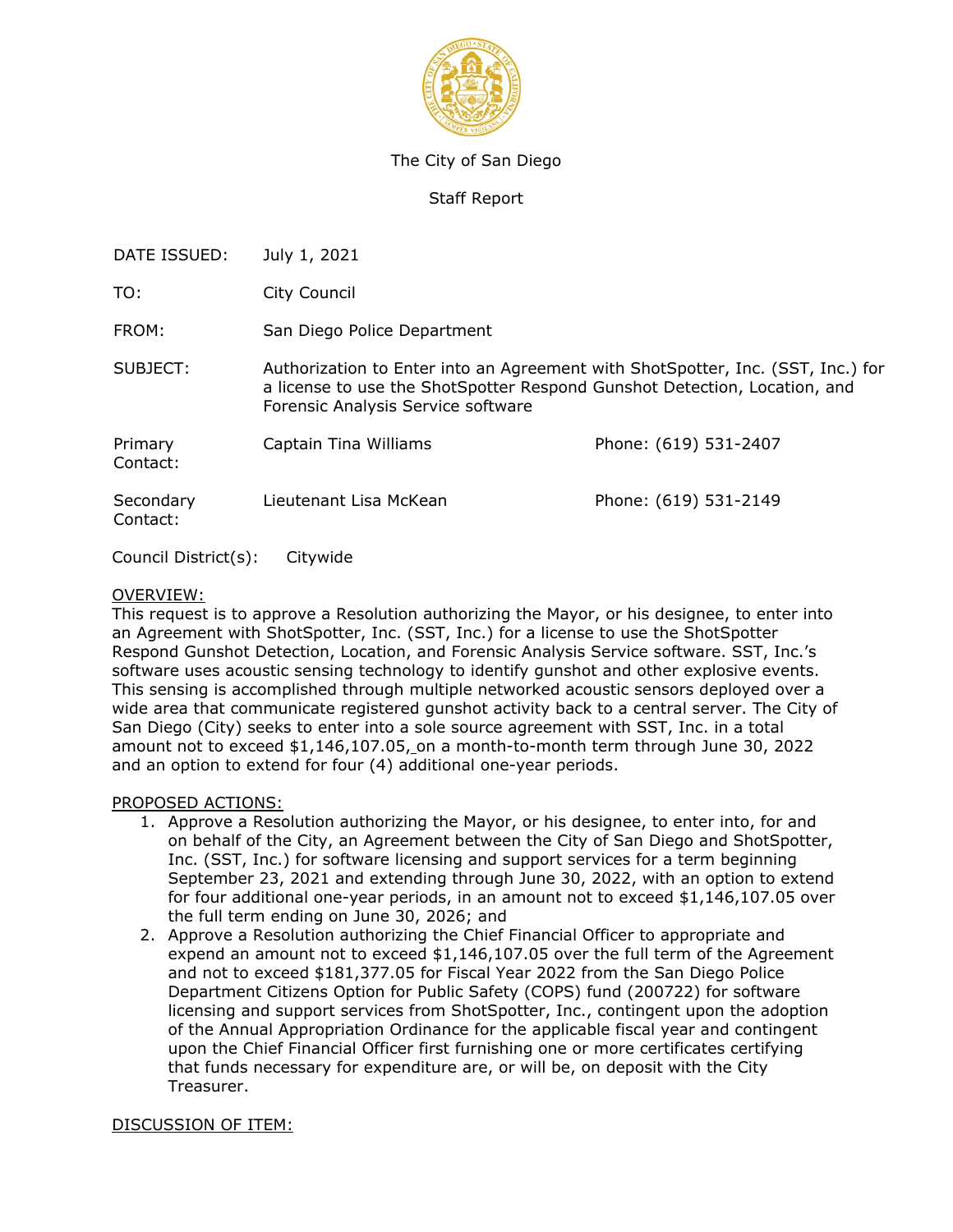The San Diego Police Department (SDPD) has over 1,800 sworn law enforcement officers serving a diverse city of over 1.4 million residents. SDPD strives to advance the highest levels of public safety, trust, and professionalism by strengthening community partnerships through fair and impartial policing while fostering employee enrichment and growth to ensure we remain America's Finest Police Department.

In 2016, the City entered into an Agreement with ShotSpotter, Inc. to install the ShotSpotter Gunshot Location System in specified coverage areas. This included licensing to access the incident information detected by the gunshot location system. The Respond Gunshot Detection, Location, and Forensic Analysis Service software (ShotSpotter Respond System) has proven effective by directing police to the precise location of illegal gunfire incidents. ShotSpotter instantly notifies officers of shootings in progress with real-time data delivered to dispatch centers, patrol cars and smartphones. Instant alerts enable first responders to aid victims, collect evidence, increase suspect leads and increase suspect arrests. ShotSpotter's actionable intelligence can then be used to prevent future crimes by positioning law enforcement when and where crime is likely to occur. Police now possess a scientific barometer of success: smart policing leads to fewer shootings.

SST, Inc. has been providing coverage to the City of San Diego since November 24, 2016. The ShotSpotter coverage area consist of 3.6  $mi^2$  and includes coverage to the following beats:

- Lincoln Park (446)
- Valencia Park (432)
- O'Farrell (452)
- Skyline (436)

The ShotSpotter Respond System detects, locates and alerts police to gunfire in less than 60 seconds using a network of acoustic sensors across a coverage area. This enables a new normal where police can provide a consistent, rapid, and precise response to aid victims, collect evidence, and better serve their communities. It doesn't take long for perceptions to change among the community, with increased trust in law enforcement to protect and serve them.

The ShotSpotter Respond System provides a reliable and accurate information to officers responding. Gunfire alerts sent to Dispatch, Mobile Public Safety (MPS) devices, and smartphones in less than 60 seconds. Alerts include a precise location of the shooting and nearest street address. Tactical data indicates if there are multiple shooters, and automatic/high-capacity weapons. Fast, precise responses to gunfire enable police to better aid victims, collect evidence, and ultimately reduce gun violence. Situational data helps officers approach crime scenes safely and strategically. Objective, fact-based shooting data supports defense of department resource deployments. Shot-by-shot sequence and location data lead to improvement in shell casing collection and crime scene interviews. Alerts trigger other technologies to improve investigation intelligence such as cameras turning in direction of gunfire. More than 80% of agencies see ShotSpotter contributing to an improvement in police-community relations.

ShotSpotter is a nationally accepted technology for collecting gunfire and explosive incident data in real time, and many of the capabilities, functions, and techniques are the exclusive intellectual property of SST, Inc. The Purchasing Agent certified that the Agreement with SST, Inc. qualifies as a sole source agreement pursuant to Section 22.3016 of the San Diego Municipal Code. This detection technology quickly and precisely identifies gunshots,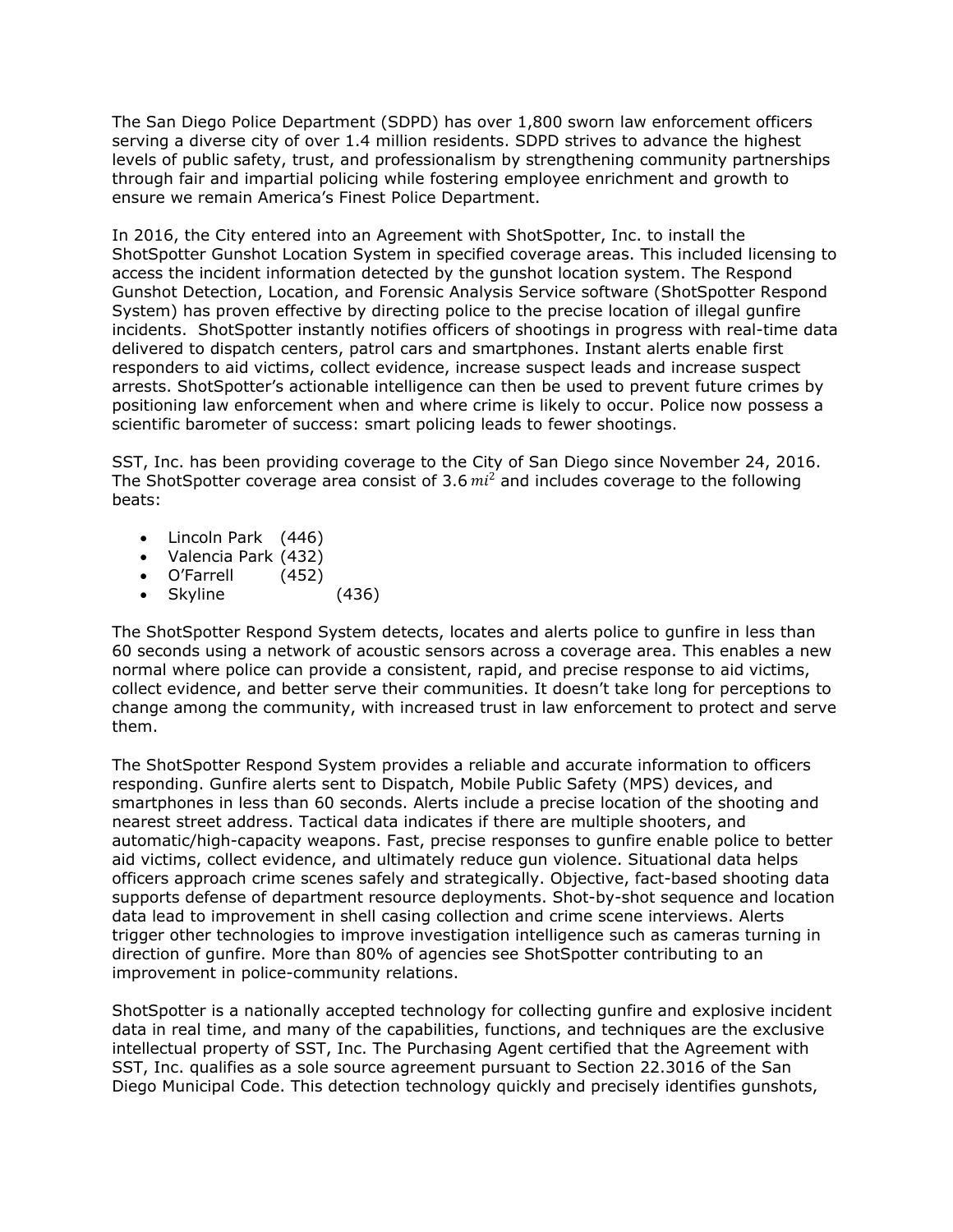mathematically triangulates the location, and dispatches officers quickly which enables officer to respond rapidly and precisely to the scene of gunfire.

The City of San Diego (City) seeks to enter into a sole source agreement with SST, Inc. in an amount not to exceed \$235,300 per year on a month-to-month basis through June 30, 2022 and an option to extend for four (4) additional one-year periods.

The San Diego Police Department is providing that the Agreement consists of a Master Use and Occupancy Agreement. For transparency, Exhibits A, B, and C of the Master Use and Occupancy Agreement are not released, at this time, because this information is not made public for security purposes and to ensure the integrity of the equipment.

The following table is a summary of the requested expenditure authority:

| Pro-rated<br>Initial Year<br>09/23/2021 -<br>6/30/2022 | Option<br>Year 2 | Option<br>Year 3 | Option<br>Year 4 | Option<br>Year 5 | Total Not To<br>Exceed |
|--------------------------------------------------------|------------------|------------------|------------------|------------------|------------------------|
| \$181, 377.05                                          | \$235,300        | \$235, 300       | \$247,065        | \$247,065        | \$1,146,107.05         |

City Strategic Plan Goal(s)/Objective(s):

Goal # 1: Provide high quality public service.

Objective # 4: Ensure equipment and technology are in place so that employees can achieve high quality public service.

Goal # 2: Work in partnership with all of our communities to achieve safe and livable neighborhoods.

Objective # 1: Protect lives, property, and the environment through timely and effective response in communities.

Objective # 2: Reduce and prevent crime.

Objective # 4: Foster services that improve quality of life.

Fiscal Considerations:

Total agreement expenditure for ShotSpotter, Inc. (SST, Inc.) is not to exceed \$1,146,107.05 for a total agreement term of five (5) years; the current estimate for Fiscal Year 2022 expenditures is \$181,377.05. Software licensing and support services for SDPD will be paid from the State COPS Allocation Fund (200722).

Charter Section 225 Disclosure of Business Interests

N/A, because the contract is with a publicly traded company.

# Environmental Impact:

This activity is not a project as defined in California Environmental Quality Act (CEQA) §21065 and State CEQA Guidelines §15378(b)(4), as it is a government fiscal activity which does not involve any commitment to a specific project that may result in a potentially significant physical impact on the environment; and, §15378(b)(5), as it is an organizational or administrative activity of government that will not result in direct or indirect physical changes in the environment and therefore, is not subject to CEQA pursuant to CEQA guidelines Section 15060(c)(2).

Equal Opportunity Contracting Information (if applicable):

This agreement is subject to the City's Equal Employment Opportunity Outreach Program (San Diego Ordinance No. 18173, Municipal Code Sections 22.2701 through 22.2708) and the City's Non-Discrimination in Contracting Ordinance (San Diego Municipal Code Sections 22.3501 through 22.3517).